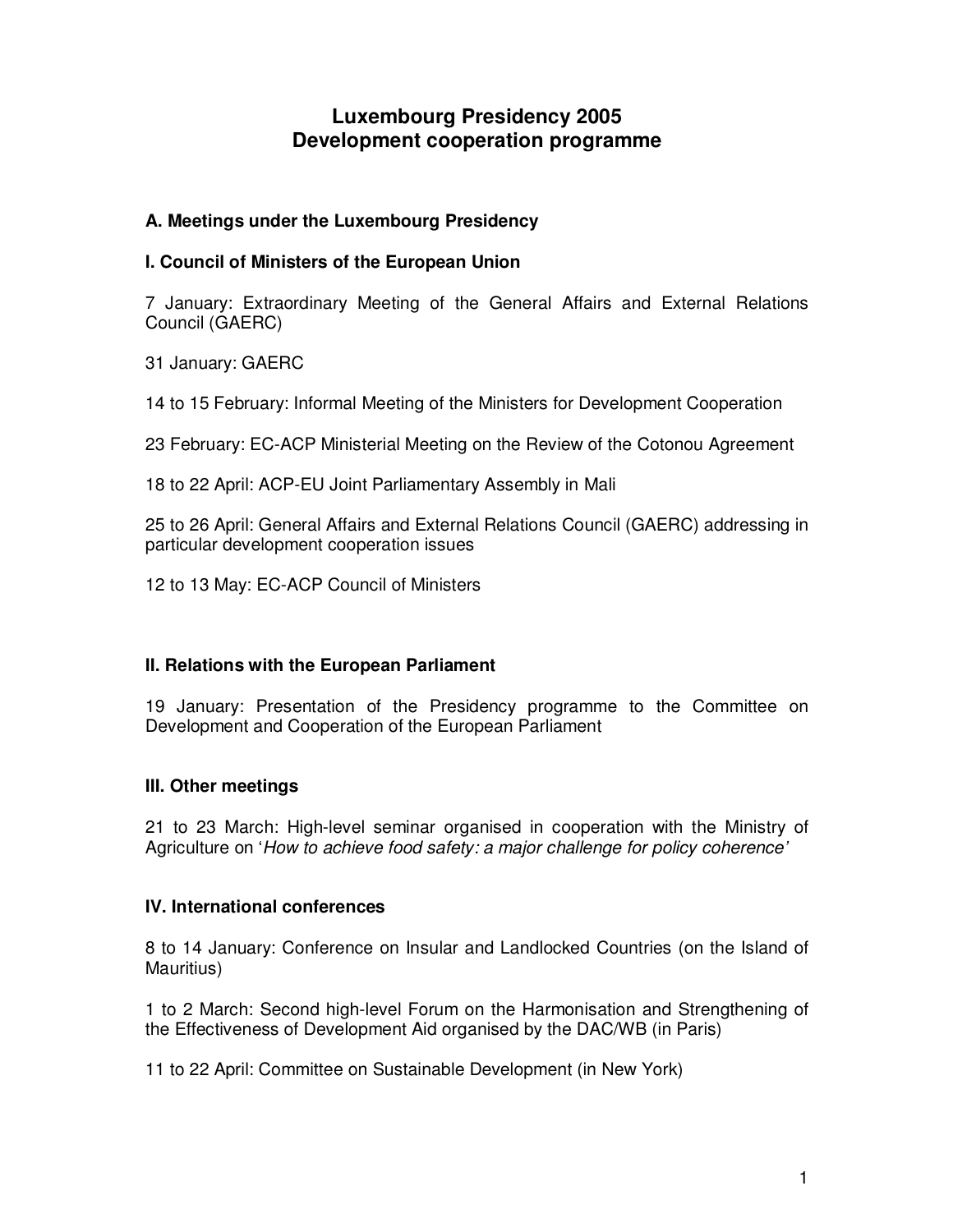2 June: High-level dialogue of the General Assembly on HIV/AIDS (in New York)

27 to 28 June: High-level dialogue of the General Assembly on Development Financing (in New York)

29 to 30 June: ECOSOC: High-level segment (in New York)

### **B) Issues to be addressed**

#### **1. Central objective: The fight against poverty**

The fight against poverty is the central objective of Luxembourg Presidency's programme.

It will seek to further examine a number of causes of poverty and policies capable of eliminating them. The specific aim will be to make globalisation more social and more humane so that its benefits can be shared more effectively.

The Millennium Development Goals, the fight against AIDS and policy coherence are the three priorities of the Luxembourg Presidency.

#### **2. Millennium Development Goals (MDG)**

In September 2005, a 'Major Event' Summit will be held in New York to assess the follow-up which has hitherto been devoted to implementing the **Millennium Development Goals** (MDG) and to define the efforts which still have to be made to ensure these goals are achieved by 2015, particularly in Sub-Sahara Africa.

In order to achieve these goals, and in particular to reduce extreme poverty and the number of people suffering from starvation by half, the international community must make substantial additional efforts, above all with regard to Official Development Assistance (ODA).

The EU intends to play a leading political role in this process and make a steadfast and efficiently coordinated contribution to examining the progress made towards achieving the MDGs.

To this end, the European Council will adopt a synthesis report in April 2005 on the basis of a proposal submitted by the European Commission. In particular, the Council will have to agree on setting new objectives regarding ODA for 2009-2010.

### **3. The fight against AIDS**

Together with war, AIDS is the most terrible scourge the world had to face during the last 15 to 20 years of the 20th century. It also remains one of the main challenges we will have to face in the years to come.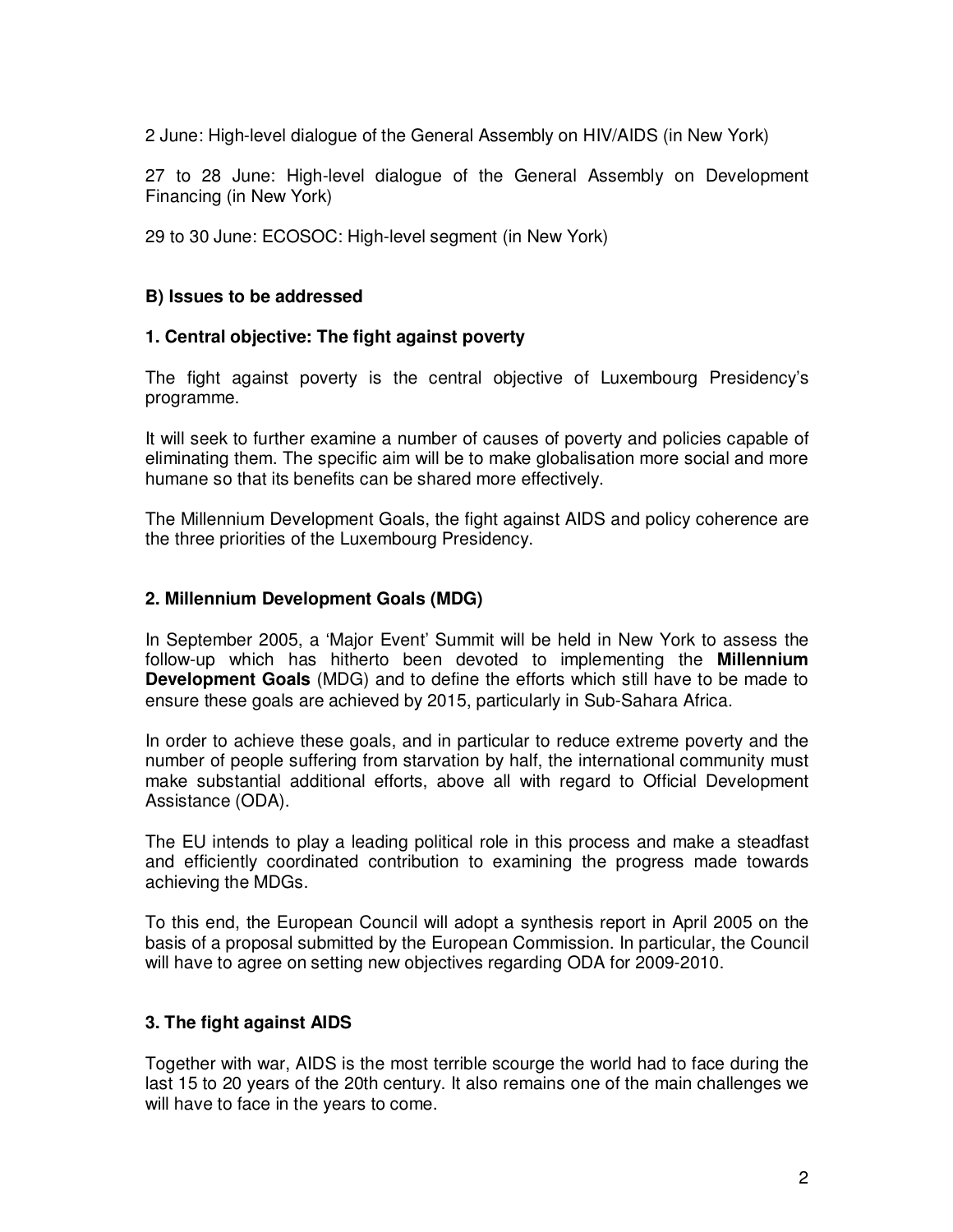The Luxembourg Presidency will base its action on the global nature of its strategy. This action will focus on the balance between prevention and treatment of AIDS. To this end, the Presidency will seek to fully develop and draw from the experience we are currently gaining, together with other European actors, through the  $\mathsf{ESTHER}^1$ project in Rwanda, which links two Luxembourg hospitals with two hospitals in this country.

The adoption of a new EU framework for external action with regard to the fight against HIV/AIDS, tuberculosis and malaria will be prepared.

The issue of the fight against AIDS will be included on the agenda of all political meetings with third countries affected by this scourge and, above all, with African countries. In particular, it will feature on the agenda of the EC-ACP ministerial meeting to be held in May 2005.

### **4. Policy coherence**

Progress in north-south relations depend also on **policy coherence**.

As part of its work, the Luxembourg Presidency has decided to tackle the issue of policy coherence with regard to food safety. We wish to examine the responses that the EU's agricultural, external trade and development cooperation policies could make to the development needs of southern countries, also with regard to food safety and rural development.

With regard to the new common market organisation for sugar, the Luxembourg Presidency fully understands the concerns of the ACP and LDC countries over the reform which is being prepared.

### **5. Review of the Cotonou Agreement**

The Luxembourg Presidency intends to intensify relations between the European Union and ACP countries governed by the Cotonou Convention, particularly on the occasion of the ministerial meeting scheduled for May 2005.

It furthermore intends to conclude the negotiations currently being held on the review of this convention before the end of February 2005.

A decision will also be taken on the financial means that the European Union will make available for its cooperation with ACP countries during the period 2007-2013.

#### **6. Review of the Common Declaration of the Council and the Commission relating to the European Community's development cooperation policy**

 $1$  Ensemble pour une Solidarité Thérapeutique Hospitalière En Réseau (Together for a network of therapeutic solidarity)